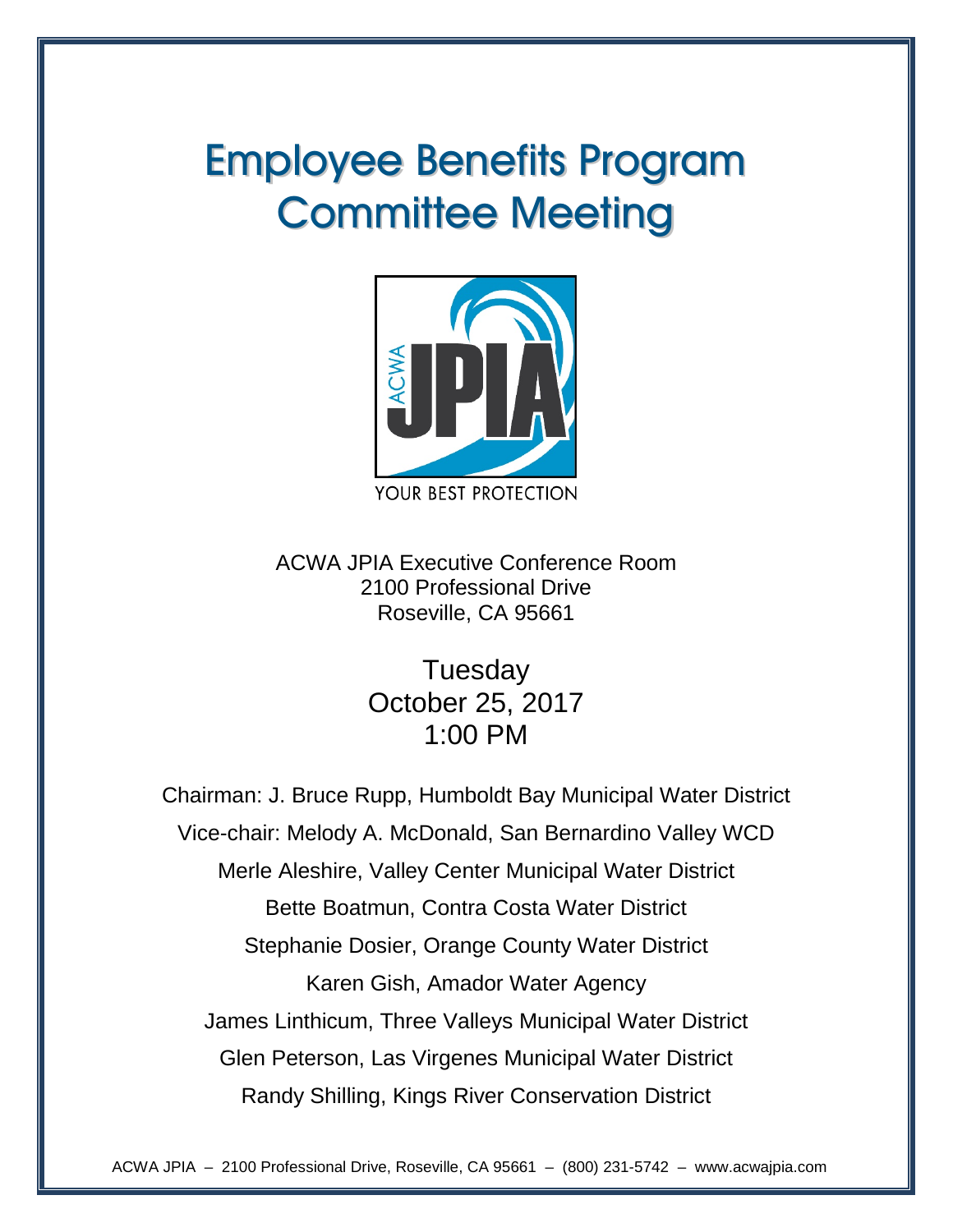

## EMPLOYEE BENEFITS PROGRAM COMMITTEE MEETING

AGENDA

JPIA Executive Conference Room 2100 Professional Drive, Roseville, CA 95661 (800) 231-5742 - **[WWW.ACWAJPIA.COM](http://www.acwajpia.com/)**

## **Wednesday, October 25 2017, 1:00 PM**

## **WebEx call-in: (855) 749-4750; Access code: 805 962 605; Password: 1234**

This meeting shall consist of a simultaneous WebEx teleconference call at the ACWA JPIA, 2100 Professional Drive, Roseville, CA 95661 and the following remote sites:

- Aleshire, 28149 Par View Court, Escondido
- Boatmun, 9003 Shadow Ridge Road, Palm Desert
- Dosier, 18700 Ward Street, Fountain Valley
- Linthicum, 1021 E. Miramar Avenue, Claremont
- McDonald, 254 E. Valley Street, San Bernardino
- Peterson, 700 N Alameda, 12th Floor Conference Room, Los Angeles
- Rupp, 229 Boyle Drive, Eureka
- Shilling, 4886 E. Jensen Avenue, Fresno

## **WELCOME**

## **CALL TO ORDER AND ANNOUNCEMENT OF QUORUM**

**ANNOUNCEMENT RECORDING OF MEETING** This meeting may be recorded to assist in preparation of minutes. Recordings will only be kept 30 days following the meeting, as mandated by the California Brown Act.

## **EVACUATION PROCEDURES**

**PUBLIC COMMENT** Members of the public will be allowed to address the Employee Benefits Program Committee on any agenda item prior to the Committee's decision on the item. They will also be allowed to comment on any issues that they wish which may or may not be on the agenda. If anyone present wishes to be heard, please let the Chairman know.

## **INTRODUCTIONS**

## **ADDITIONS TO OR DELETIONS FROM THE AGENDA**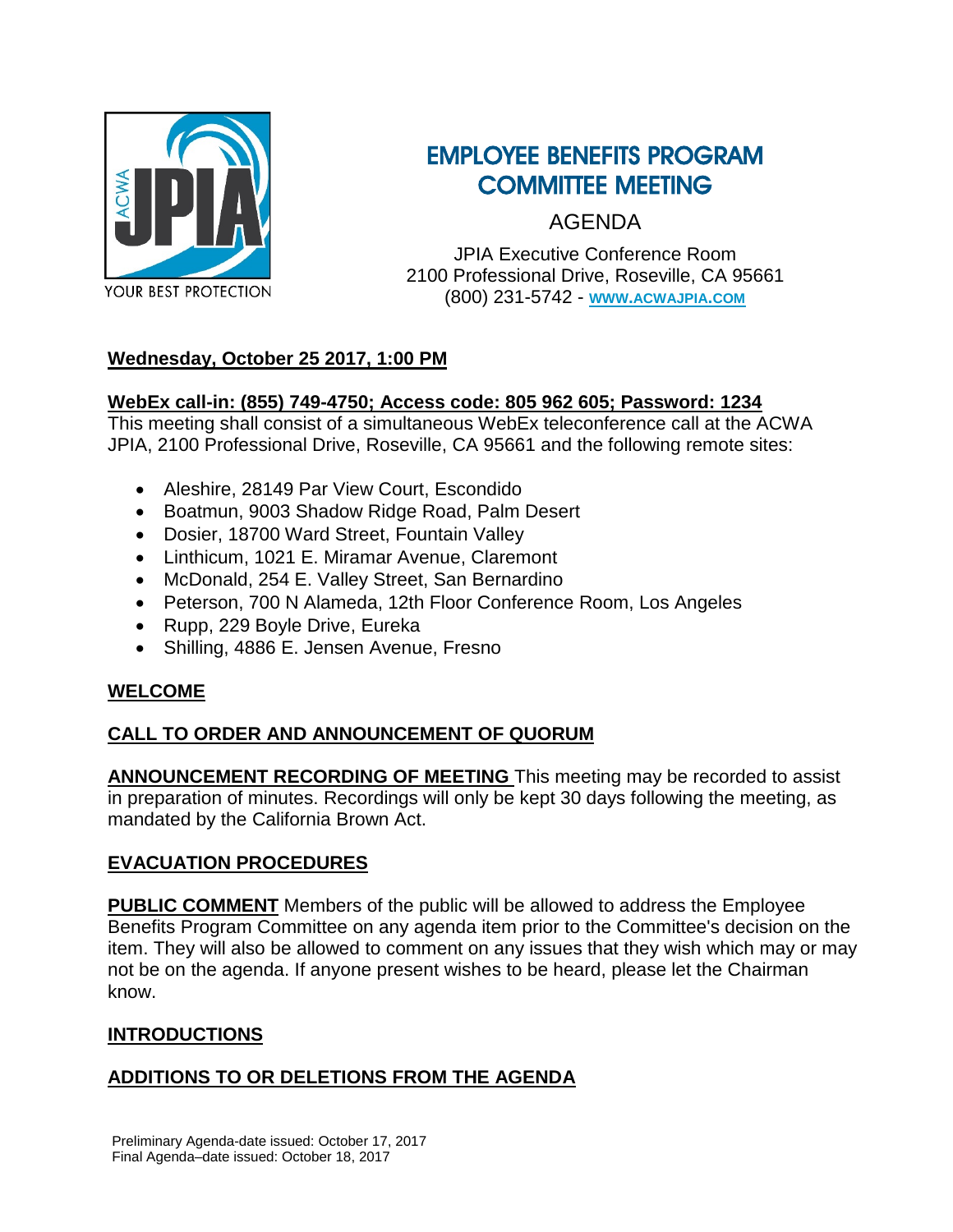| Presenter |         |     |                                                                           |   |
|-----------|---------|-----|---------------------------------------------------------------------------|---|
| Rupp      | $\ast$  |     | <b>I.</b> Approve the minutes of the meeting of June 27, 2017.            |   |
| All       |         |     | <b>II.</b> Report on meetings attended on behalf of the JPIA.             |   |
| Smith     | $\star$ |     | <b>III.</b> Review and take action on the out-of-network PPO<br>benefits. | 6 |
| Rupp      | *       | IV. | Discuss next meeting date: To Be Determined.                              | 8 |

## **ADJOURN**

**\***Related items enclosed.

*Americans With Disabilities Act – The JPIA conforms to the protections and prohibitions contained in Section 202 of the Americans with Disabilities Act of 1990 and the Federal Rules and Regulations adopted in implementation thereof. A request for disability-related modification or accommodation, in order to participate in a public meeting of the JPIA, shall be made to: Allison Hartill, Benefits Analyst, ACWA JPIA, PO Box 619082, Roseville, CA 95661-9082; telephone (916) 774-7046. The JPIA's normal business hours are Monday – Friday, 7:30 a.m. to 4:30 p.m. (Government Code Section 54954.2, subdivision. (a)(1).)*

*Written materials relating to an item on this Agenda that are distributed to the JPIA's Employee Benefits Program Committee within 72 hours before it is to consider the item at its regularly scheduled meeting will be made available for public inspection at ACWA JPIA, 2100 Professional Drive, Roseville, CA 95661-3700; telephone (916) 786-5742. The JPIA's normal business hours are Monday – Friday, 7:30 a.m. to 4:30 p.m.*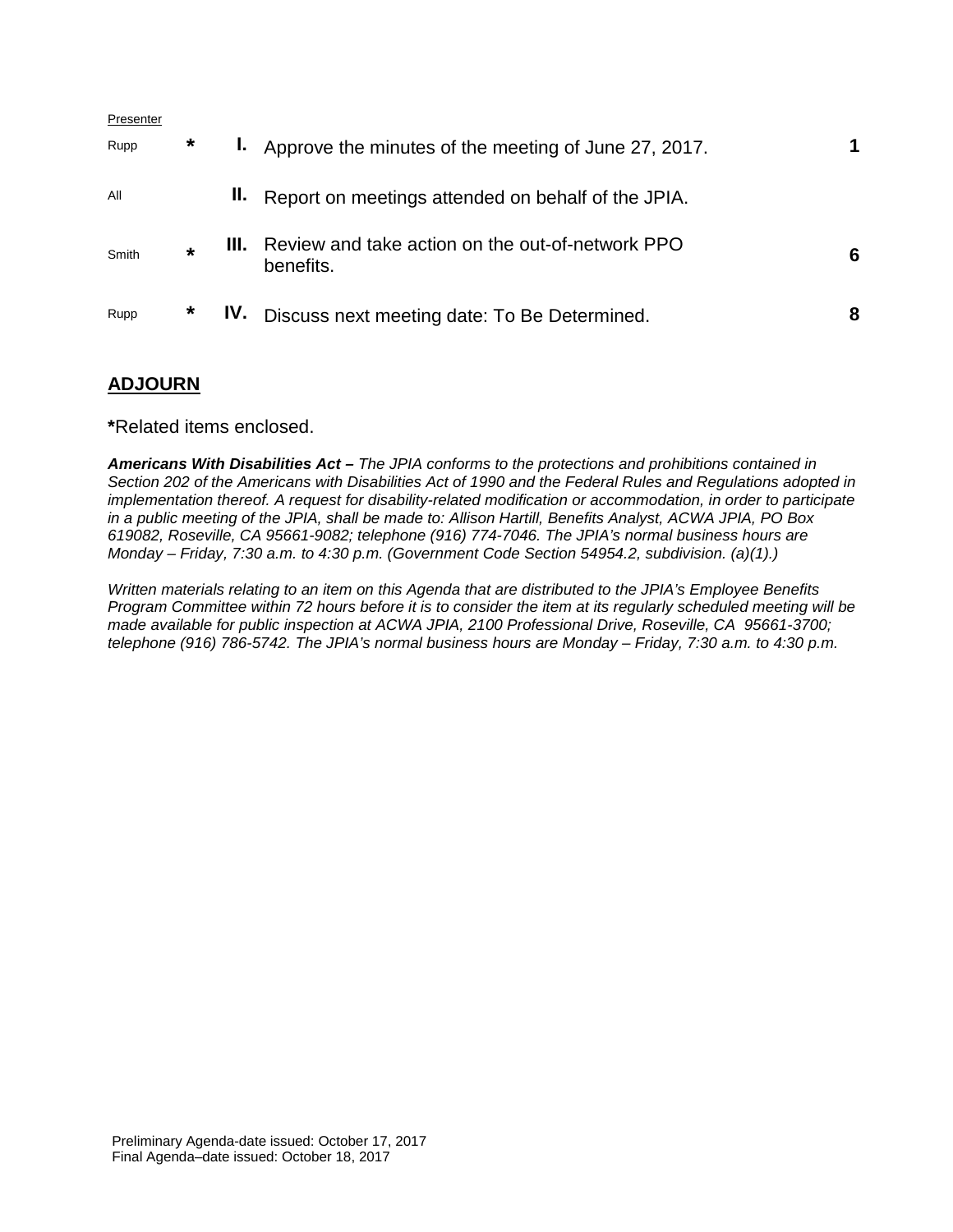*Unapproved Minutes*

**1**



## **Employee Benefits Program Committee Meeting**

ACWA JPIA Executive Conference Room 2100 Professional Drive Roseville, CA 95661 (800) 231-5742

June 27, 2017

This meeting consisted of a simultaneous WebEx teleconference call at the ACWA JPIA, 2100 Professional Drive, Roseville, CA 95661 and the following remote site:

• Boatmun, 4004 Salem Street, Concord

## **MEMBERS PRESENT**

Chairman: J. Bruce Rupp, Humboldt Bay Municipal Water District Vice-chair: Melody McDonald, San Bernardino Valley Water Conservation District Merle Aleshire, Valley Center Municipal Water District Bette Boatmun, Contra Costa Water District *(via WebEx)* Stephanie Dosier, Orange County Water District Karen Gish, Amador Water Agency Sandy Olson, Walnut Valley Water District Glen Peterson, Las Virgenes Municipal Water District Randy Shilling, Kings River Conservation District

## **MEMBERS ABSENT**

None.

## **STAFF PRESENT**

Chief Executive Officer/Secretary: Walter "Andy" Sells Sonya Baker, Benefits System Analyst Carol Barake, Risk Management Program Manager Chimene Camacho, Human Resources Coordinator Veronica Cobian, Benefits Administrator Linda Craun, Administrative Assistant II (WebEx Coordinator) David deBernardi, Director of Finance Robert Greenfield, General Counsel Allison Hartill, Benefits Analyst I (Recording Secretary) Ben Hayden, Lead Benefits Analyst Susan Offerman, Benefits Analyst II Patricia Slaven, Director of Administration Sandra Smith, Employee Benefits Manager Michelle Stites, Benefits Administrator Dianna Sutton, Finance Manager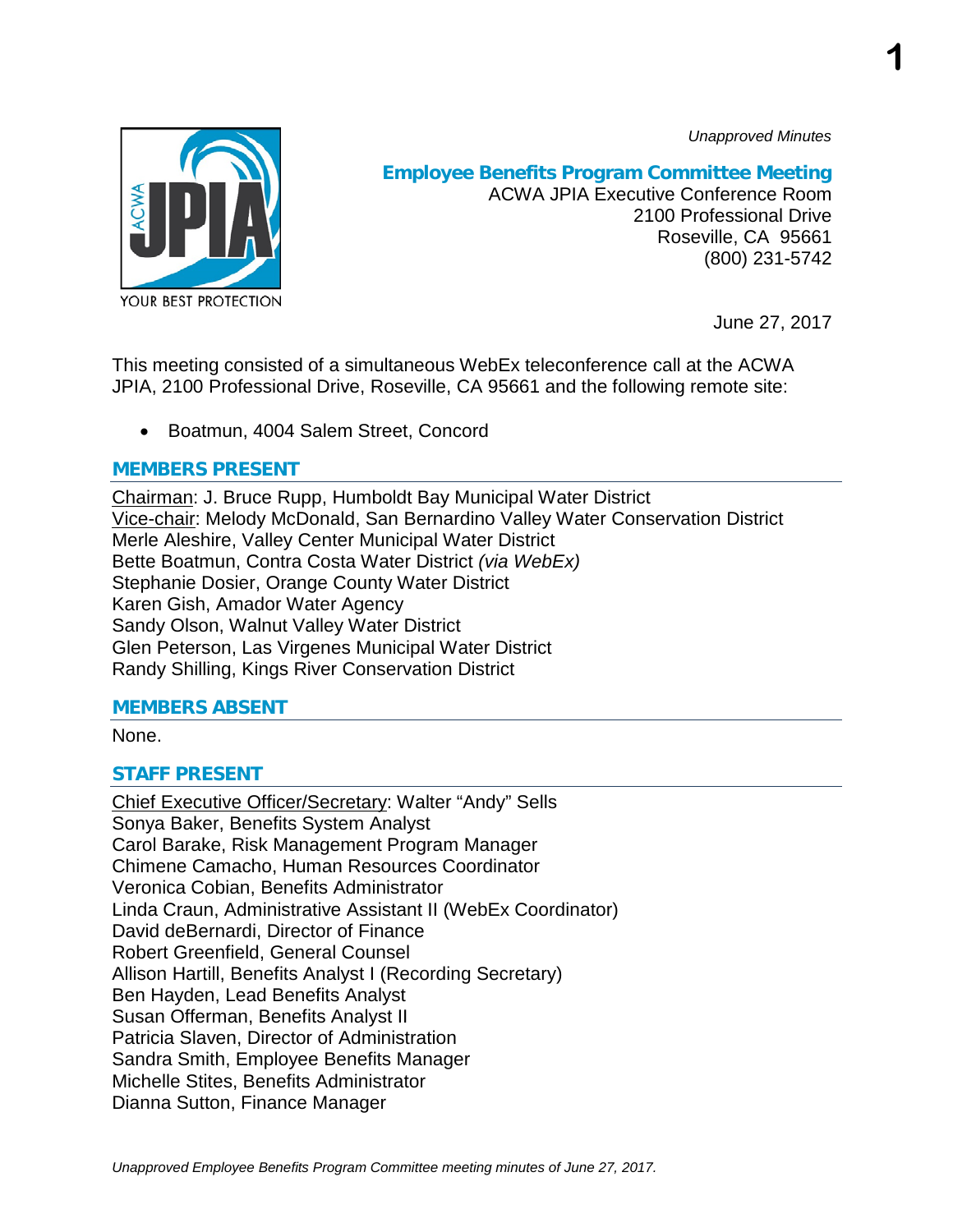Karen Thesing, Director of Insurance Services Melody Tucker, Workers' Compensation Claims Manager Bobbette Wells, Executive Assistant to the CEO

#### **OTHERS IN ATTENDANCE**

Thomas Cuquet, South Sutter Water District David Drake, Rincon del Diablo Municipal Water District *(via WebEx)* E.G. "Jerry" Gladbach, Castaic Lake Water Agency Brent Hastey, Yuba County Water Agency W.D. "Bill" Knutson, Yuima Municipal Water District Kimberly Miller, Alliant Insurance Services Thomas Sher, Alliant Insurance Services Kathy Tiegs, Cucamonga Valley Water District *(via WebEx)*

#### **WELCOME**

Chairman Rupp welcomed everyone in attendance.

#### **CALL TO ORDER AND ANNOUNCEMENT OF QUORUM**

Chairman Rupp called the meeting to order at 9:02 a.m. He announced there was a quorum.

#### **ANNOUNCEMENT RECORDING OF MINUTES**

Chairman Rupp announced that the meeting would be recorded to assist in preparation of minutes. Recordings are kept 30 days following the meeting, as mandated by the California Brown Act.

#### **EVACUATION PROCEDURES**

Mr. Sells reminded attendees of the method for exiting the building in the event of an emergency.

#### **PUBLIC COMMENT**

Chairman Rupp noted that, as the agenda stated, members of the public would be allowed to address the Employee Benefits Program Committee on any agenda item prior to the Committee's decision on that item. Comments on any issues on the agenda, or not on the agenda, were also welcomed. No comments were brought forward.

#### **INTRODUCTIONS**

Chairman Rupp requested everyone present, including those participating via WebEx, to introduce themselves and requested Sandra Smith, Employee Benefits Manager, to introduce the Employee Benefits Department staff to the Committee.

#### **ADDITIONS TO OR DELETIONS FROM THE AGENDA**

Chairman Rupp called for any additions to or deletions from the meeting Agenda; Mr. Sells indicated staff had no changes.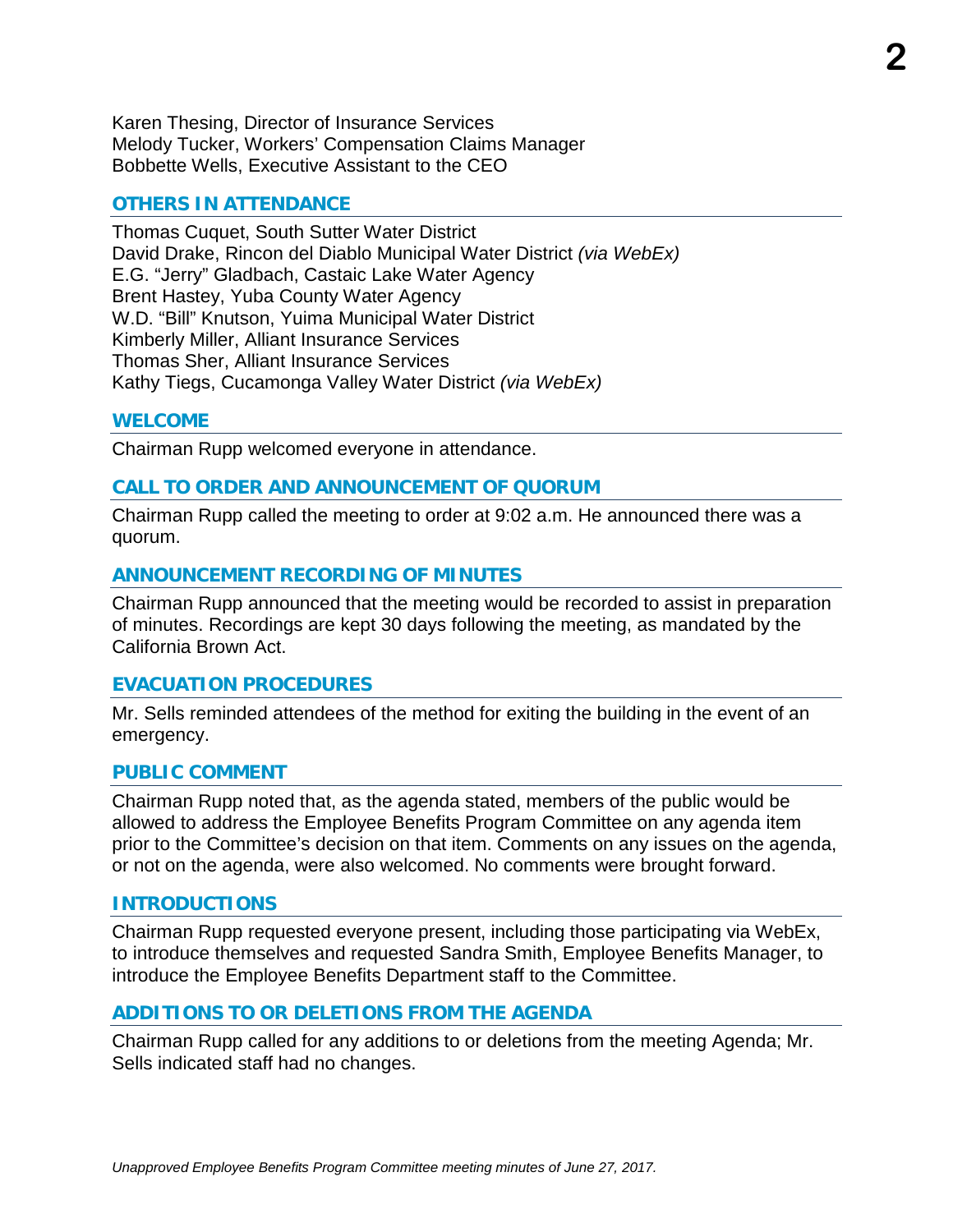#### **APPROVAL OF MINUTES**

Chairman Rupp called for approval of the minutes of the April 4, 2017 Employee Benefits Program Committee meeting.

M/S/C (Shilling/Peterson) (Aleshire-Yes; Boatmun-Yes; Dosier-Yes; Gish-Yes; McDonald-Yes; Olson-Yes; Peterson-Yes; Shilling-Yes; Rupp-Yes): That the Employee Benefits Program Committee approve the minutes of the April 4, 2017 meeting, as presented.

#### **MEETINGS ATTENDED ON BEHALF OF THE JPIA**

There were no meetings attended by Employee Benefits Committee members on behalf of the JPIA.

#### **2018 PRICING AND PLAN OPTIONS – SELF FUNDED ANTHEM PPO MEDICAL PLANS**

Mr. Sells began the 2018 renewal presentation by reviewing the process used in developing the recommendations for the Committee's consideration, including trend calculations, per employee per month (PEPM) figures, plan design change impacts, and industry trends. Current and future trends in medical insurance rates, marketplace competitiveness, and reserve fund use methodologies were all discussed at length by the Committee, staff and Alliant representatives. Discussion included current and potential savings for prescription drug coverage, the advantages and disadvantages of a direct relationship with a Pharmacy Benefits Manager (PBM), member disruption versus cost benefit analysis of the options presented, along with current and future use of reserve funds.

M/S/C (Aleshire/Shilling) (Aleshire-Yes; Boatmun-Yes; Dosier-Yes; Gish-Yes; McDonald-No; Olson-Yes; Peterson-No; Shilling-Yes; Rupp-Yes): That the Employee Benefits Program Committee recommends that the Executive Committee increase the out of pocket maximum to \$2,000/individual and \$4,000/family on the Anthem Classic PPO Plan; increase the participant cost share for hospitalization facility charges to 10% on the Anthem Classic PPO Plan; and approve a 4.5% aggregate increase in rates for all Anthem Blue Cross PPO self-funded plans, effective January 1, 2018.

#### **2018 PRICING AND PLAN OPTIONS – FULLY INSURED HMO MEDICAL PLANS**

Mr. Sells migrated the discussion to the proposed HMO medical plan proposal and recommendations by staff to the Committee. Mr. Sells introduced the HMO plan and noted the proposed rate increase assumes no subsidy for these plans. Ms. Smith continued the discussion by reviewing historical data related to enrollment and rate of increase over time. Ms. Smith noted the Affordable Care Act (ACA) mandated insurer tax will be reinstituted in 2018, which accounts for a 3.38% increase in the proposed rates. Ms. Smith discussed the small portion of the HMO plan that is self-funded, which has prescription coverage for retirees with Medicare through an Employer Group Waiver Plan (EGWP). This plan design results in Medicare reimbursement for a portion of the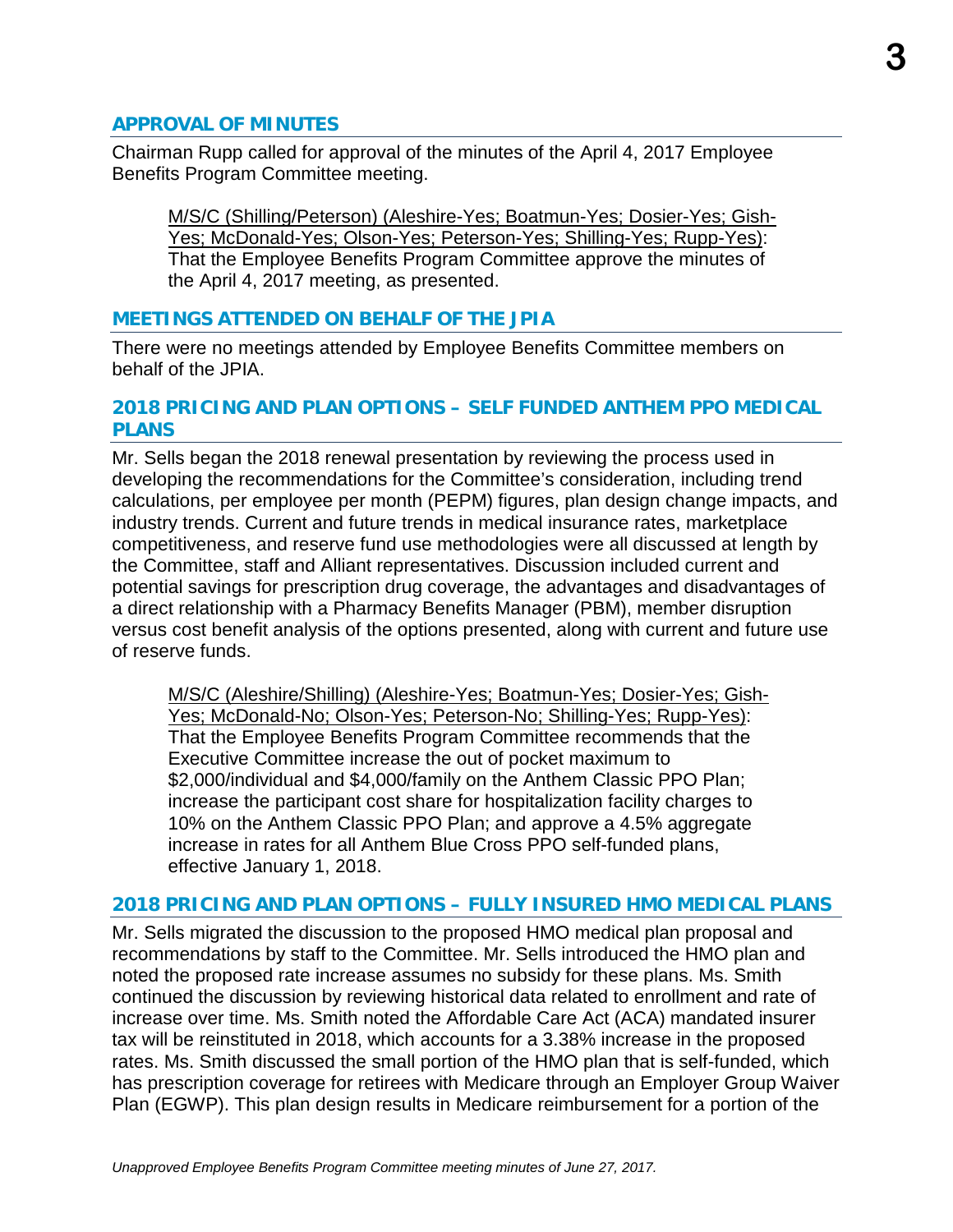cost of prescriptions. Performance of this plan component has been better than projected, and resulted in a slightly lesser overall increase than Anthem's 9% increase for the insured portion. A brief discussion was had about considerations for future plan years.

M/S/C (Peterson/Aleshire) (Aleshire-Yes; Boatmun-Yes; Dosier-Yes; Gish-Yes; McDonald-Yes; Olson-Yes; Peterson-Yes; Shilling-Yes; Rupp-Yes): That the Employee Benefits Program Committee recommends that the Executive Committee approve an 8.26% aggregate increase in rates in the Anthem Blue Cross HMO plans, a Kaiser North rate increase of 4.64%, and a Kaiser South rate increase of 13.08%, effective January 1, 2018.

## **2018 PRICING AND PLAN OPTIONS – ANCILLARY BENEFITS PLANS**

Ms. Smith provided the Committee with an overview of historical information for the Delta Dental PPO and HMO and Vision Service Plans, along with a report of enrollment growth for these programs. The self-funded dental and vision plans continue to perform well. Ms. Smith continued with a review of the Short Term Disability plan renewal, which included no change in rates. Long Term Disability, Life, and Employee Assistance Plans are currently in multi-year rate guarantees.

M/S/C (Gish/McDonald) (Aleshire-Yes; Boatmun-Yes; Dosier-Yes; Gish-Yes; McDonald-Yes; Olson-Yes; Peterson-Yes; Shilling-Yes; Rupp-Yes): That the Employee Benefits Program Committee recommends to the Executive Committee that Delta Dental PPO plans, DeltaCare HMO plans, Vision Service Plans and Short Term Disability plans renew with no change in rates, effective January 1, 2018.

*At 11:02 a.m., the Employee Benefits Program Committee took a break and the meeting resumed at 11:10 a.m.*

#### **EMPLOYEE BENEFITS UPDATE**

Ms. Smith began the Employee Benefits update with a follow up report on tiered pharmacy benefit plan design. Staff is not recommending this plan design change at this time, as the member disruption and challenges in communicating the changes would outweigh the potential savings of 0.2%.

Changing the prescription drug formulary, which would narrow the list of covered prescriptions and change the tiers at which current prescriptions are covered, is not recommended by staff due to the high percentage (40%) of participants who would be negatively impacted.

Ms. Smith provided a brief overview of the Carrum Health program. Staff has provided flyers, posters, and emails and updated the website to advertise Carrum Health as a surgery benefit. At this time, one participant has a surgery scheduled through Carrum Health. A concerted effort between Alliant, Anthem and Carrum Health to increase participation and awareness of the program is underway. The Committee suggested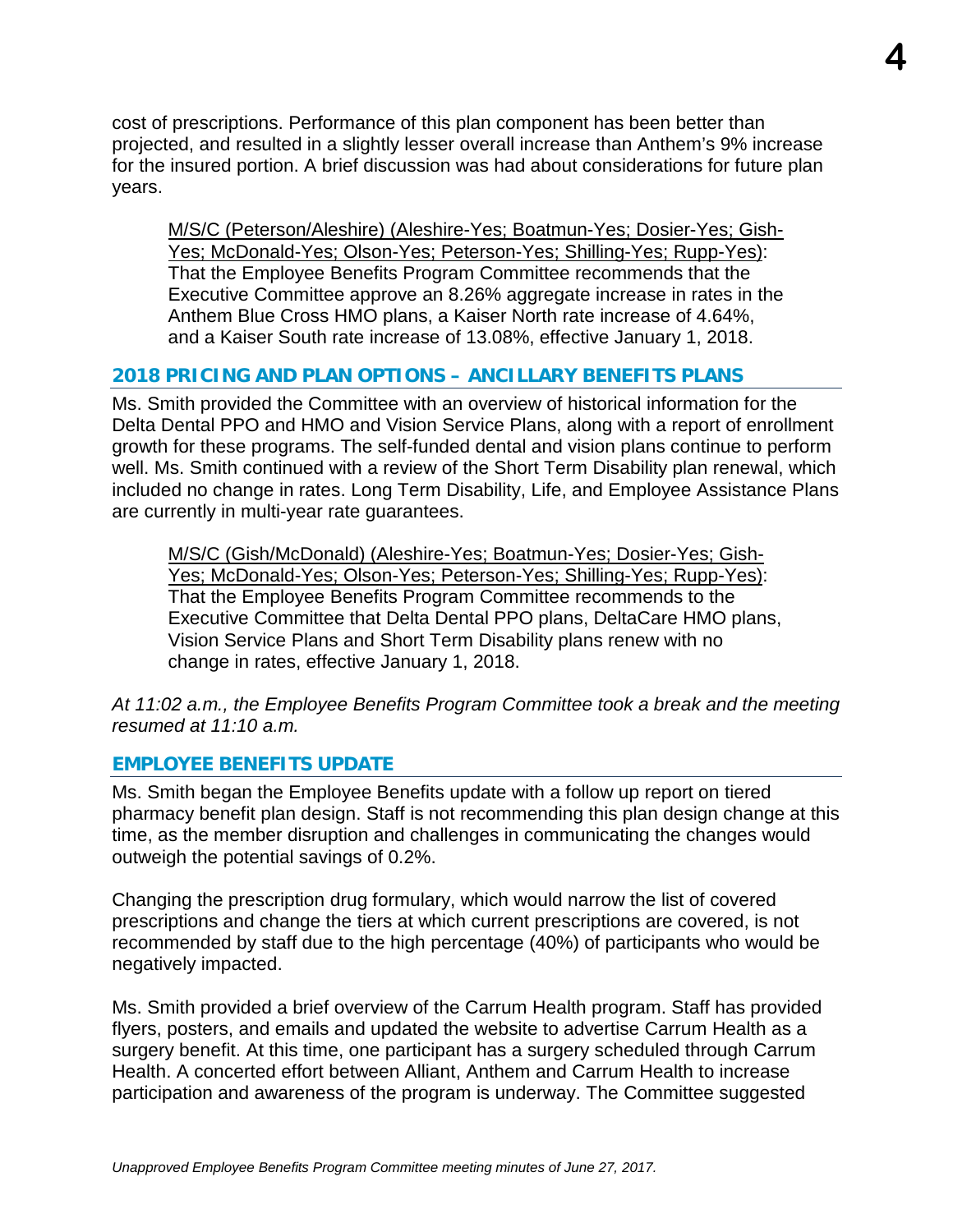JPIA's HR Group Meetings may be an appropriate venue to promote this benefit. Ms. Smith indicated the Open Enrollment material distributed to members will include information about both Carrum Health and Anthem Blue Distinction Centers.

Mr. Sher provided an update on pending legislation and potential changes to the ACA. A comparison of proposed changes prepared by Alliant was distributed for information purposes only. Mr. Sher will continue to monitor the situation, work with staff to address any changes in legislation, and report back to the Committee to provide an update at the next meeting.

#### **CASTLIGHT UPDATE**

Mr. Sells provided an overview of the participation in this program to the Committee based on a presentation recently given by Castlight. Conceptually, this is a good tool to assist members in the Consumer Driven Health Plan program, but participant feedback has been mixed and savings figures have not outweighed the cost of the program. The contract with Castlight expires in September of 2017. Similar programs are available directly through Anthem and Alliant at no cost. More information is being gathered for future review.

#### **WELLNESS GRANT UPDATE**

Ms. Smith presented an update to the Committee on the Wellness Grant program. This is the third year of this program and the participation rate is tapering off. The deadline for applications is June 30, 2017.

#### **NEXT MEETING DATE**

The Employee Benefits Program Committee indicated a meeting in the spring of 2018 would be appropriate prior to the release of the next plan year information. The meeting date will be coordinated.

Chairman Rupp announced that Committee Member Olson will be retiring. He thanked her for her valuable service and contributions to the Committee and wished her well.

The Employee Benefits Program Committee meeting adjourned at 12:05 p.m.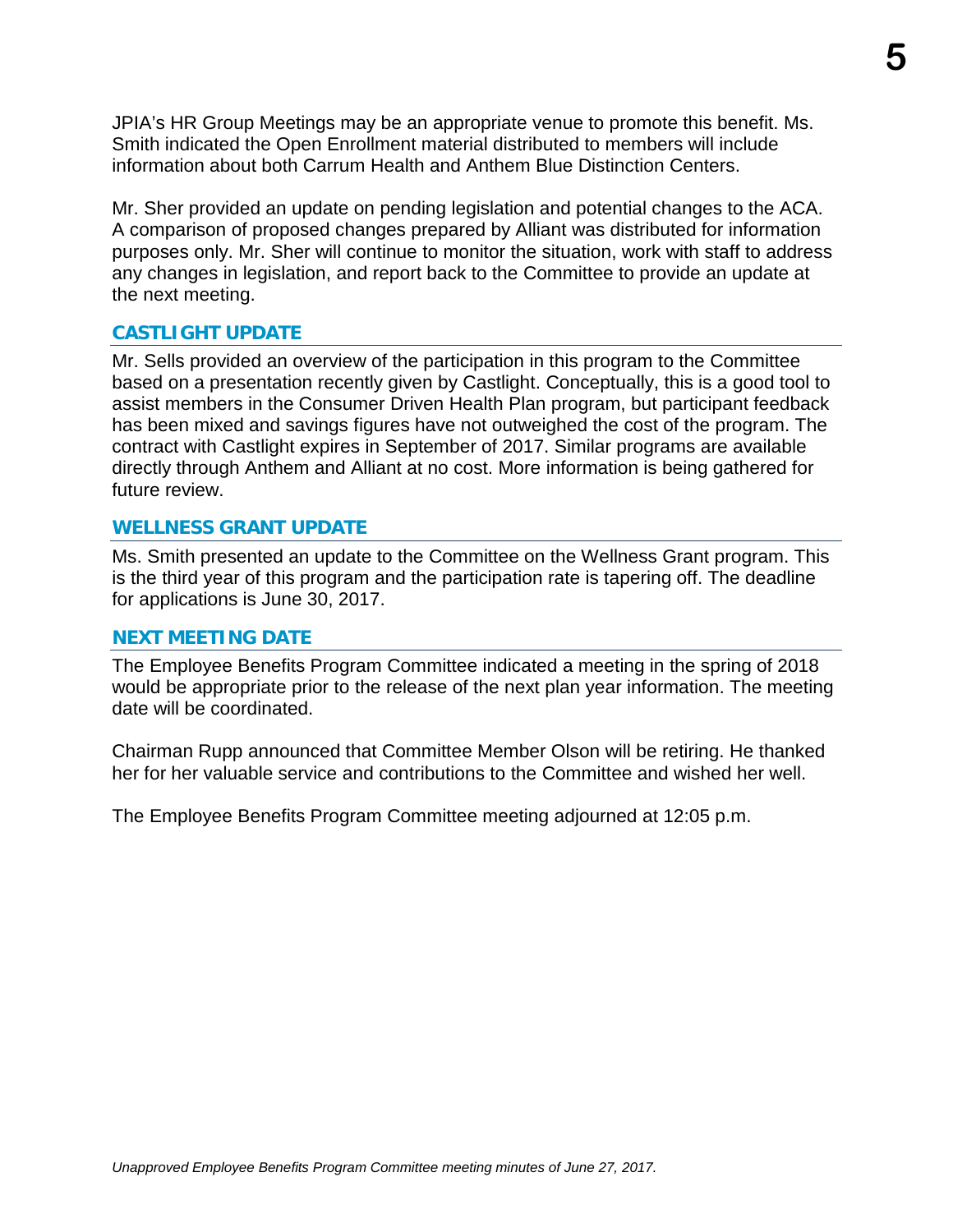## **ACWA JPIA Anthem PPO Plans** October 25, 2017

## **BACKGROUND**

Anthem PPO plans provide in-network benefits, based on rates contracted with each provider and facility with Anthem. Anthem PPO plans also provide out-of-network benefits. There are several plan design options when determining how out-of-network benefits will be paid.

## **CURRENT SITUATION**

Out-of-network providers are growing increasingly sophisticated in figuring out how to bill and receive higher payments than intended by the plan. To address this, Anthem contracts with a third party to negotiate lower reimbursement amounts with out-ofnetwork facilities when the normal cost control measures built into the plan do not prevent out-of-network claims from being paid in excess of intended amounts. The fee is 40% of the savings. The amount negotiated is typically much higher than a usual and customary amount or the amount allowed under a set fee schedule. The Non-Network Savings Fees paid totaled \$582,157 in 2016, and when annualized for 2017 are set to exceed \$1 million. This includes only the fee and does not account for the increased claims payments.

This issue is most prevalent with out-of-network facility charges, as the JPIA PPO plans currently pay 95% of the Medicare rate for out-of-network professional charges.

After evaluating benefit plan designs from multiple other pools, staff recommends the changes below be implemented as soon as administratively possible. The changes would modernize the JPIA plan designs and align with others in the market, protecting members from paying premiums to cover excessive charges by out-of-network providers. A thorough analysis of claims subject to negotiation was done. Out-of-network laboratory, dialysis, and substance abuse facility charges were also found to commonly be subject to these negotiations.

#### **RECOMMENDATION**

That the Employee Benefits Program Committee recommend that the Executive Committee approve the following changes to curtail out-of-network claims processed on the Anthem PPO plans:

- 1) Out-of-network outpatient surgical center benefit limited to \$350.
- 2) Out-of-network diagnostic and lab benefit limited to \$350.
- 3) Out-of-network advanced imaging benefit limited to \$800.
- 4) Out-of-network hemodialysis benefit limited to \$350.
- 5) Out-of-network inpatient hospitalization benefit limited to \$600 per day.
- 6) Out-of-network inpatient substance abuse and mental health benefit limited to \$600 per day.
- 7) The non-participating fee schedule will be used to process all remaining out-of-network facility charges.

Prepared by: Sandra Smith, Employee Benefits Manager Date prepared: Oct. 18, 2017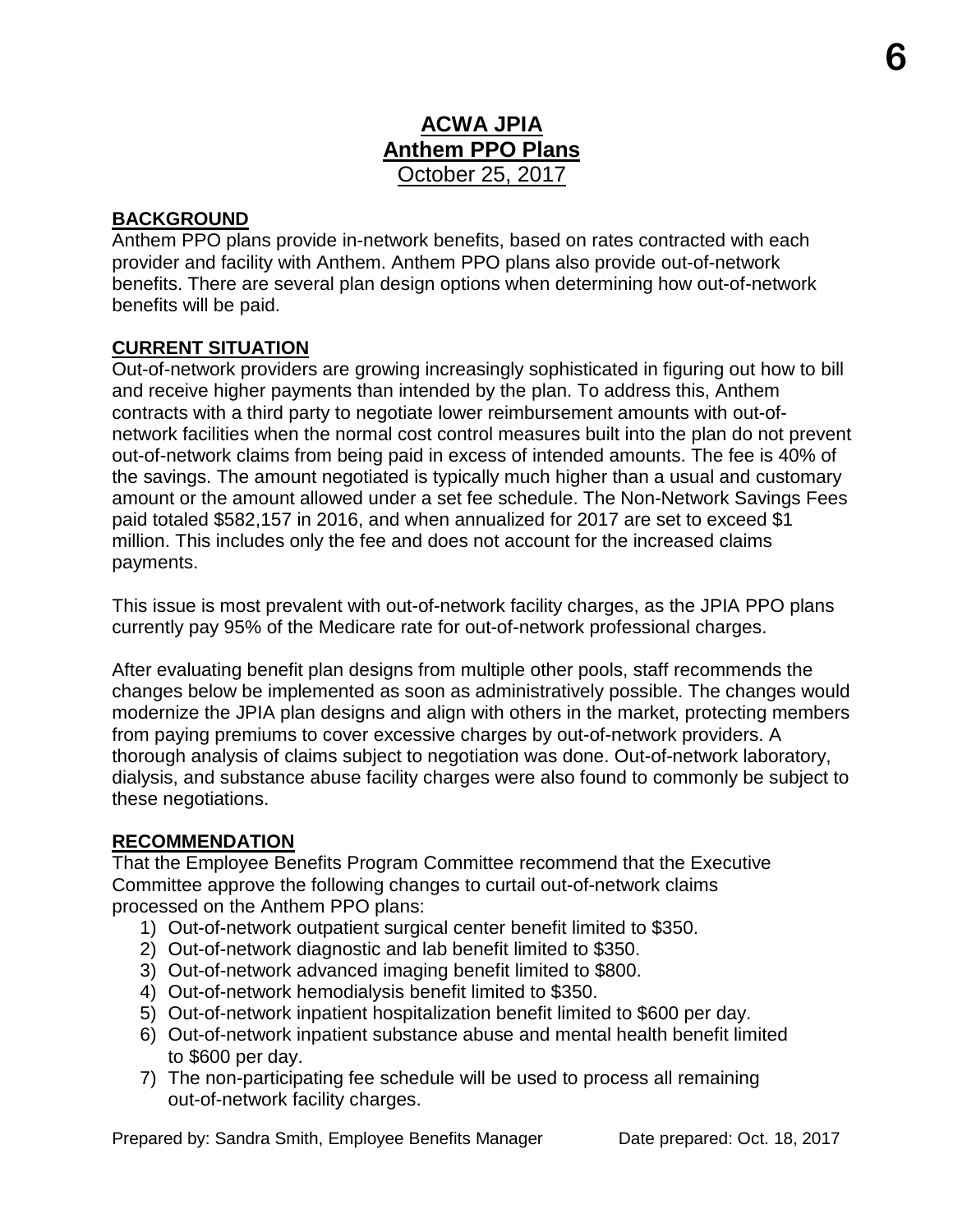ACWA JPIA - Employee Benefits Incurred Costs for Negotiated Out-of-Network Fees 25-Oct-17

## **Anthem Non-network savings fees**

| <b>Jan-16</b> | \$9,834.80   |
|---------------|--------------|
| Feb-16        | \$20,250.75  |
| Mar-16        | \$25,189.87  |
| Apr-16        | \$45,510.95  |
| May-16        | \$22,562.51  |
| <b>Jun-16</b> | \$68,895.05  |
| <b>Jul-16</b> | \$34,541.51  |
| Aug-16        | \$172,605.40 |
| Sep-16        | \$34,343.75  |
| Oct-16        | \$71,920.99  |
| <b>Nov-16</b> | \$28,652.19  |
| Dec-16        | \$47,849.62  |
| 2016 Total    | \$582,157.39 |

| Jan-17        | 31,614  |
|---------------|---------|
| Feb-17        | 25,256  |
| Mar-17        | 123,417 |
| Apr-17        | 18,433  |
| May-17        | 219,928 |
| <b>Jun-17</b> | 39,898  |
| <b>Jul-17</b> | 253,947 |
| Aug-17        | 65,624  |
| Sep-17        | 32,675  |
| 017 YTD       | 810,791 |

| Avg/Mo                  | 90.088 | <b>Plan Costs</b> | Costs |
|-------------------------|--------|-------------------|-------|
| 1,081,055<br>Annualized |        | 79,109,410        | 1.37% |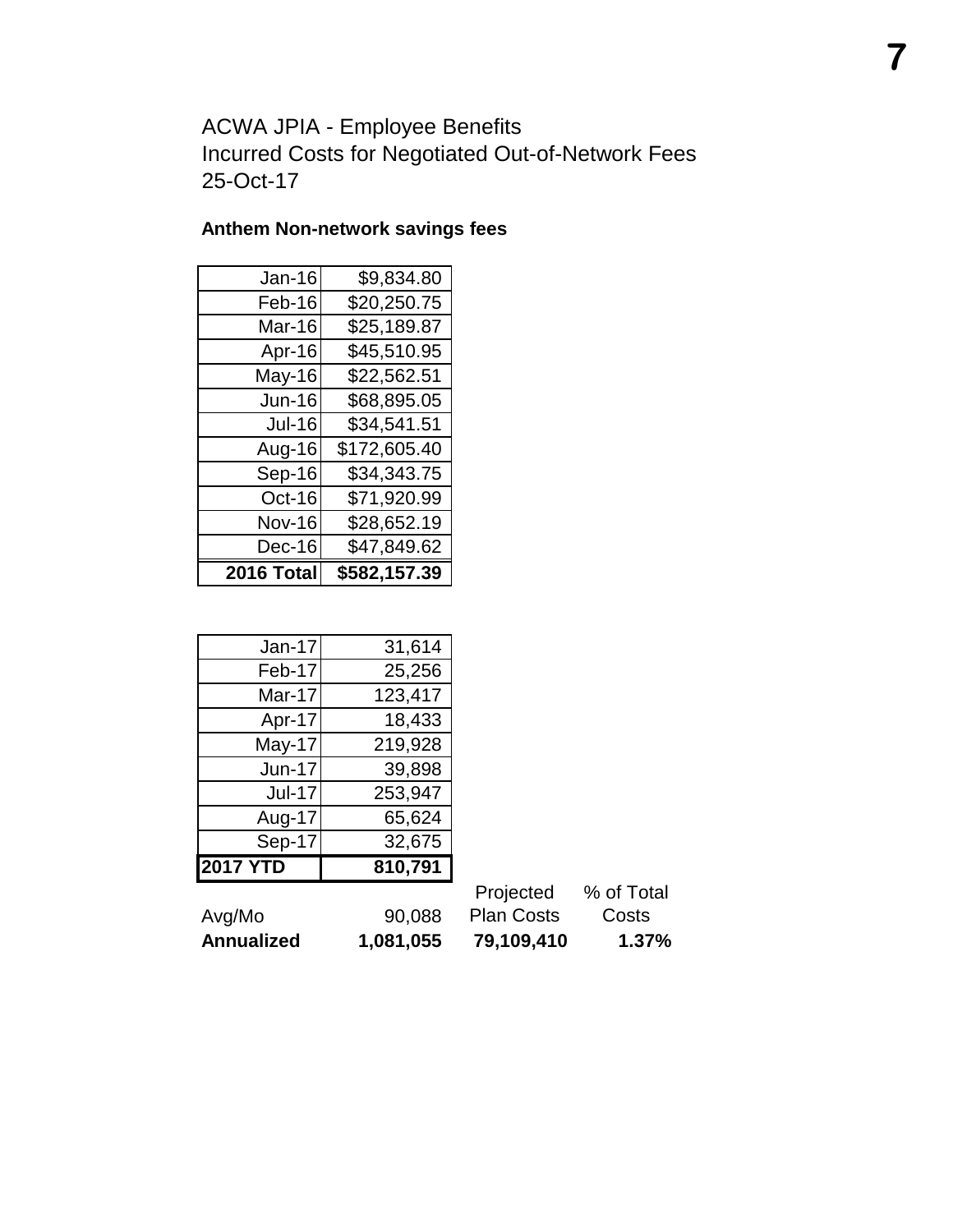# **JPIA MEETING & CONFERENCE CALENDAR – 2017**



|                                 | <b>BOARD OF</b>  |                  |                                                           | <b>FINANCE</b>                                             |                         | PROGRAMS         |                 |                            | <b>RISK</b> |  |
|---------------------------------|------------------|------------------|-----------------------------------------------------------|------------------------------------------------------------|-------------------------|------------------|-----------------|----------------------------|-------------|--|
| <b>MEETING</b><br><b>DATES</b>  | <b>DIRECTORS</b> | <b>EXECUTIVE</b> | <b>PERSONNEL</b>                                          | &<br><b>AUDIT</b>                                          | Emp.<br><b>Benefits</b> | <b>Liability</b> | <b>Property</b> | <b>Work</b><br><b>Comp</b> | <b>MGMT</b> |  |
| FEB <sub>7</sub>                |                  | 8:30 AM          |                                                           |                                                            |                         |                  |                 |                            |             |  |
| <b>FEB 28</b>                   |                  |                  |                                                           | $1:00$ PM                                                  |                         |                  |                 |                            |             |  |
| <b>MAR 20</b>                   |                  |                  |                                                           | $1:00$ PM                                                  |                         |                  |                 | 3:00 PM                    |             |  |
| <b>MAR 21</b>                   |                  | 8:30 AM          |                                                           |                                                            |                         |                  |                 |                            |             |  |
| APR <sub>4</sub>                |                  |                  |                                                           |                                                            | $1:00$ PM               | 9:00 AM          |                 |                            |             |  |
| MAY <sub>8</sub>                | 1:30 PM          | 10:15 AM         |                                                           |                                                            |                         |                  |                 |                            | 8:30 AM     |  |
| MAY <sub>9</sub>                |                  |                  |                                                           | <b>ACWA CONFERENCE MAY 9 TO 12 - MONTEREY</b>              |                         |                  |                 |                            |             |  |
| <b>MAY 31</b>                   |                  | 9:30 AM          |                                                           |                                                            |                         |                  |                 |                            |             |  |
| <b>JUN 27</b>                   |                  | 1:00 PM          |                                                           |                                                            | 9:00 AM                 |                  |                 |                            |             |  |
| <b>JUL 20</b>                   |                  |                  | 11:00 AM<br><b>ONTARIO</b>                                |                                                            |                         |                  |                 |                            |             |  |
| <b>Aug 29</b>                   |                  |                  | 10:00 AM                                                  | $1:00$ PM                                                  |                         | 3:00 PM          |                 |                            |             |  |
| <b>Aug 30</b>                   |                  | 8:30 AM          |                                                           |                                                            |                         |                  |                 |                            |             |  |
| <b>SEP 12</b>                   |                  |                  | CAJPA CONFERENCE SEPTEMBER 12 TO 15 - SOUTH LAKE TAHOE CA |                                                            |                         |                  |                 |                            |             |  |
| <b>OCT 25</b>                   |                  |                  |                                                           |                                                            | $1:00$ PM               |                  |                 |                            |             |  |
| <b>OCT 31</b>                   |                  | 8:30 AM          |                                                           |                                                            |                         |                  | 10:30 AM        |                            |             |  |
| <b>Nov 13</b>                   |                  |                  | 12:30 PM<br><b>ONTARIO</b>                                |                                                            |                         |                  |                 |                            |             |  |
| <b>Nov 27</b><br><b>ANAHEIM</b> | 1:30 PM          | 10:15 AM         |                                                           | 8:30 AM                                                    |                         |                  |                 |                            |             |  |
| <b>Nov 28</b>                   |                  |                  |                                                           | <b>ACWA CONFERENCE NOVEMBER 28 TO DECEMBER 1 - ANAHEIM</b> |                         |                  |                 |                            |             |  |

|                      | JAN  | FEB          | <b>MAR</b> | <b>APR</b> | . TAY    | UUN   | JUI | AUG                                  | $c = 1$ | oc:                     | NOV   | DEC   |
|----------------------|------|--------------|------------|------------|----------|-------|-----|--------------------------------------|---------|-------------------------|-------|-------|
| <b>JPIA CLOSED</b>   | 2/16 | $\sim$<br>∠∪ |            |            | nn.<br>ت |       |     |                                      |         |                         | 23/24 | 25/26 |
| <b>MGR MEETINGS</b>  |      |              |            |            |          |       | ט ו | $\overline{\phantom{0}}$<br><u>.</u> |         |                         |       |       |
| <b>STAFF Q&amp;A</b> |      |              |            |            | ה ו      |       | ╶   |                                      | ~~      |                         | 16    |       |
| <b>RM @ JPIA</b>     |      | 8-9          |            |            |          | 14-15 |     | 8-9                                  |         | $\overline{a}$<br>1 – I |       | л.    |